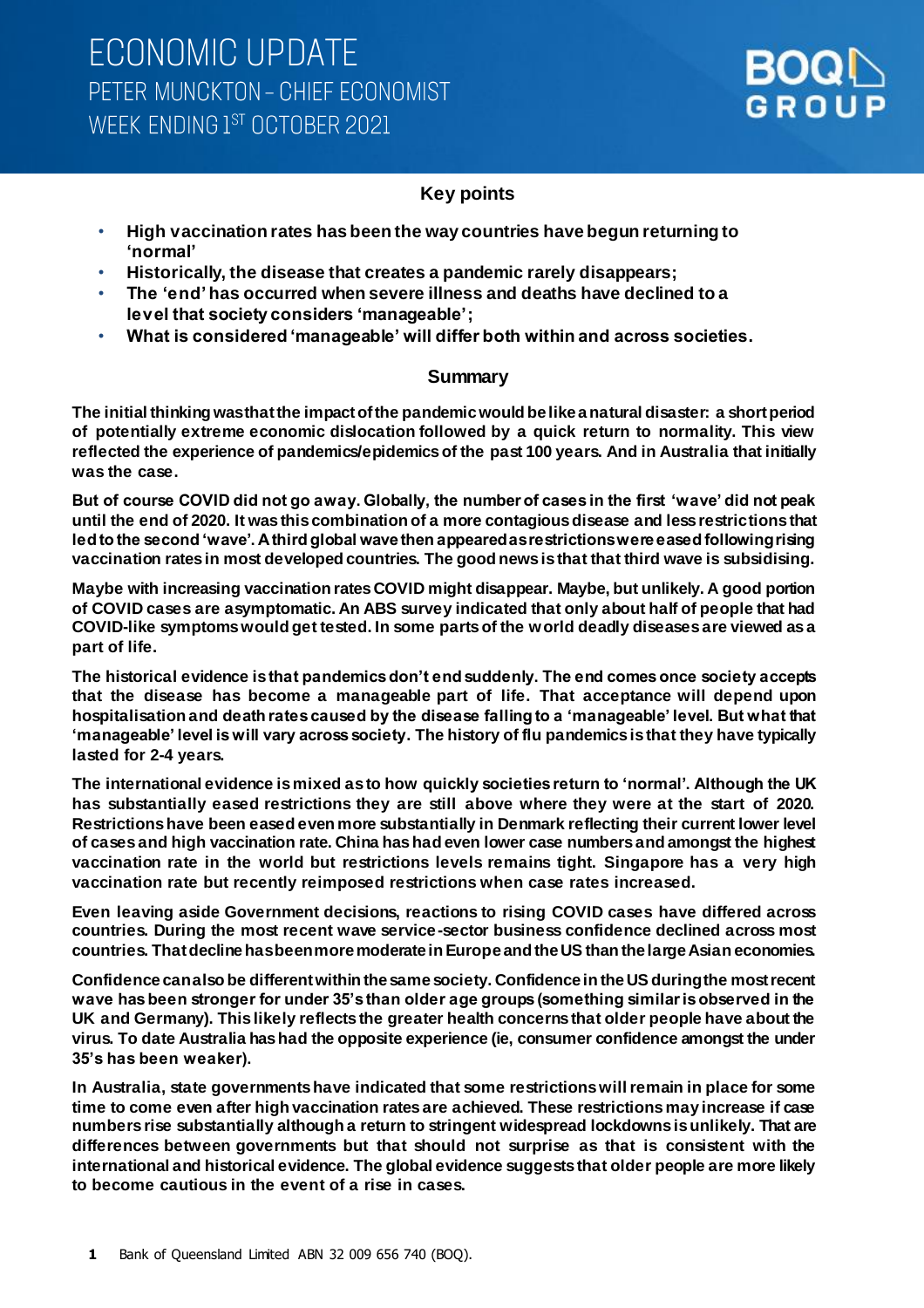

#### **When do pandemics end**

The thing that everyone has wanted since the arrival of COVID is it to be gone. The initial thinking was that the impact of the pandemic would be like a natural disaster: a short period of potentially extreme economic dislocation followed by a quick return to normality. This view reflected the experience of pandemics/epidemics of the past 100 years (Ebola, SARS, Asian Flu). And in Australia (and other countries such as New Zealand, China and a fair bit of the rest of Asia) that is initially (largely) what happened.

But of course COVID did not go away. Globally, the number of cases in the first 'wave' did not peak until the end of 2020. The reduction in cases and the relief at the discovery of effective vaccines led to an easing of government restrictions. Towards the end of last year the Delta variant emerged resulting in COVID becoming substantially more contagious. It was this combination of a more contagious disease and less restrictions that led to the second 'wave'. A third global wave then appeared as restrictions were eased following rising vaccination rates in most developed countries. The good news is that that third wave is subsidising.

While this has been the global pattern different countries have had different COVID experiences. Australia has to date has had three waves with rising peaks. In the US there has been two major waves, with a number of smaller ones in between. There has been a similar pattern in the UK. But whereas the second wave in the US looks to be declining that is less obvious in the UK.

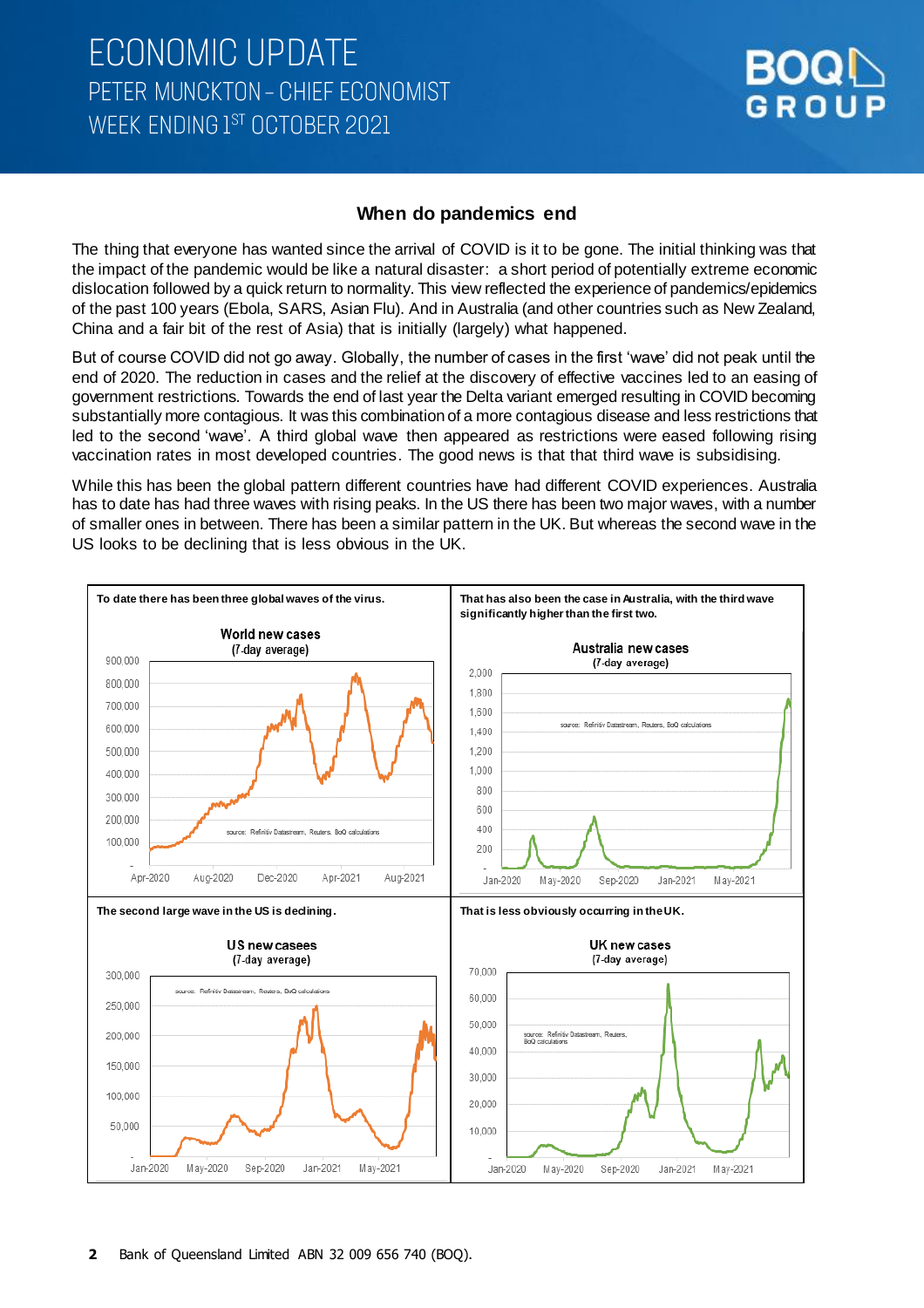# **ECONOMIC UPDATE** PETER MUNCKTON - CHIEF ECONOMIST WEEK ENDING 1ST OCTOBER 2021



Maybe with increasing vaccination rates COVID might disappear. Maybe, but unlikely. Eventually cholera outbreaks are bought under control. But Cholera still exists in the world today (as does the Plague). The world managed to stop the spread of SARS. But SARS was a disease that spread when symptoms were obvious. That is not the case with COVID. A good portion of COVID cases are asymptomatic. An ABS survey indicated that only about half of people that had COVID-like symptoms would get tested. In some parts of the world deadly diseases are viewed as a part of life.

Indeed, the historical evidence (as detailed in a paper by Charters and Heitman published in February 2021) was that pandemics don't end suddenly. The end comes once society accepts that the disease has become a manageable part of life. Partly that acceptance reflectshospitalisation and death rates caused by the disease falling to a 'manageable' level. It would be hard for society to accept that the pandemic has ended if the death rate is judged to be unacceptably high. But what that 'manageable' level is will vary across society, depending upon the path of the pandemic, the experience that society had in dealing with the disease and their tolerance of risk.

The history of flu pandemics is that they have typically lasted for 2-4 years. It can take longer though for the tensions created by Pandemics to be resolved. Charters and Heitman noted that the end of the Plague that hit Venice led to an intense period of political and societal negotiations (as an aside the experience in dealing with the Plague led to Venice inventing quarantine as a method to control the spread of disease).

Most likely COVID will become endemic to society. Decedents' of the Spanish Flu is still in circulation today. Morens, Taubenberger and Fauci identified 13 pandemics or severe seasonal flu seasons that were derived from the Spanish Flu.

| 1729    |
|---------|
| 1761-62 |
| 1780-82 |
| 1830-33 |
| 1889-92 |
| 1918-20 |
| 1957-58 |
| 1968-69 |
| 2009-10 |

#### **Date of Flu Pandemics**

Source: Wikipedia

The first step in moving towards the 'end' of the pandemic is widespread vaccination. Remarkably in Australia we have quickly gone from being at the back of the developed country class for vaccination rates to potentially front-of-the-line. In the US, Europe, parts of the Middle East, China and developed Asia everyone will have had the opportunity of accessing a vaccine by the end of this year.

The story though is more mixed elsewhere. As at the end of September about one-third of the global population had been double vaccinated (largely reflecting progress in China and the developed countries). On some projections an 80% global vaccination rate could be reached by the first half of next year. It is possible that the vaccination rollout might ramp up in many developing countries in coming months. But logistical and political difficulties are likely to mean that not all regions will be able to achieve high vaccination rates over the next couple of years.

The evidence appears to be that widespread vaccination should help reduce, but not necessarily stop, the spread of the virus. Importantly the evidence is that the vaccines remain potent enough to drastically reduce hospitalisation and death rates. That certainly has been the case in the UK over recent months where despite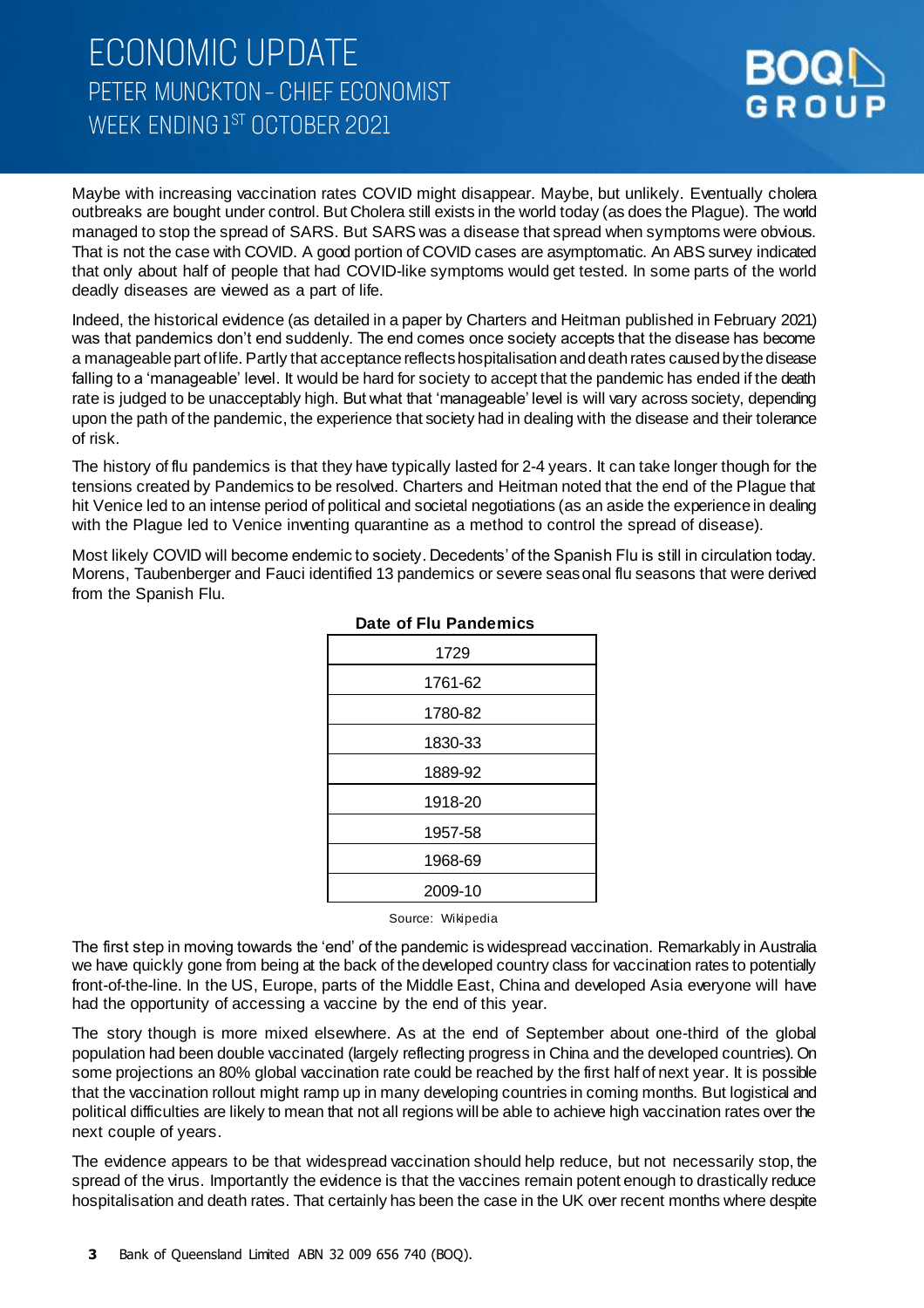

a big increase in cases, the rise in hospitalisation (and deaths) was well below previous peaks. Death rates have been higher in the US during their most recent wave largely amongst the substantial proportion of the population that were unvaccinated.

The international evidence is mixed as to how quickly societies return to 'normal'. Although the UK has substantially eased restrictions they are still above where they were at the start of 2020. Restrictions have been eased even more substantially in Denmark reflecting their current lower level of cases and high vaccination rate. China has had even lower case numbers and amongst the highest vaccination rate in the world but restrictions levels remains high. Singapore has a very high vaccination rate but recently reimposed restrictions when case rates increased.



Even leaving aside Government decisions, reactions to rising COVID cases have differed across countries. During the most recent wave service-sector business confidence declined across most countries. But that decline has been more moderate in Europe and the US than the large Asian economies. This can only partly be explained by differences in government regulations. It also reflects differences in consumer attitudes. Consumer confidence is lower in New York and Florida despite that the number of COVID cases in the most recent wave being higher in Texas and Florida.

Confidence can also be different within the same society. Confidence in the US during the most recent wave has been stronger for under 35's than older age groups (something similar is observed in the UK and Germany). This likely reflects the (understandably) greater health concerns that older people have about the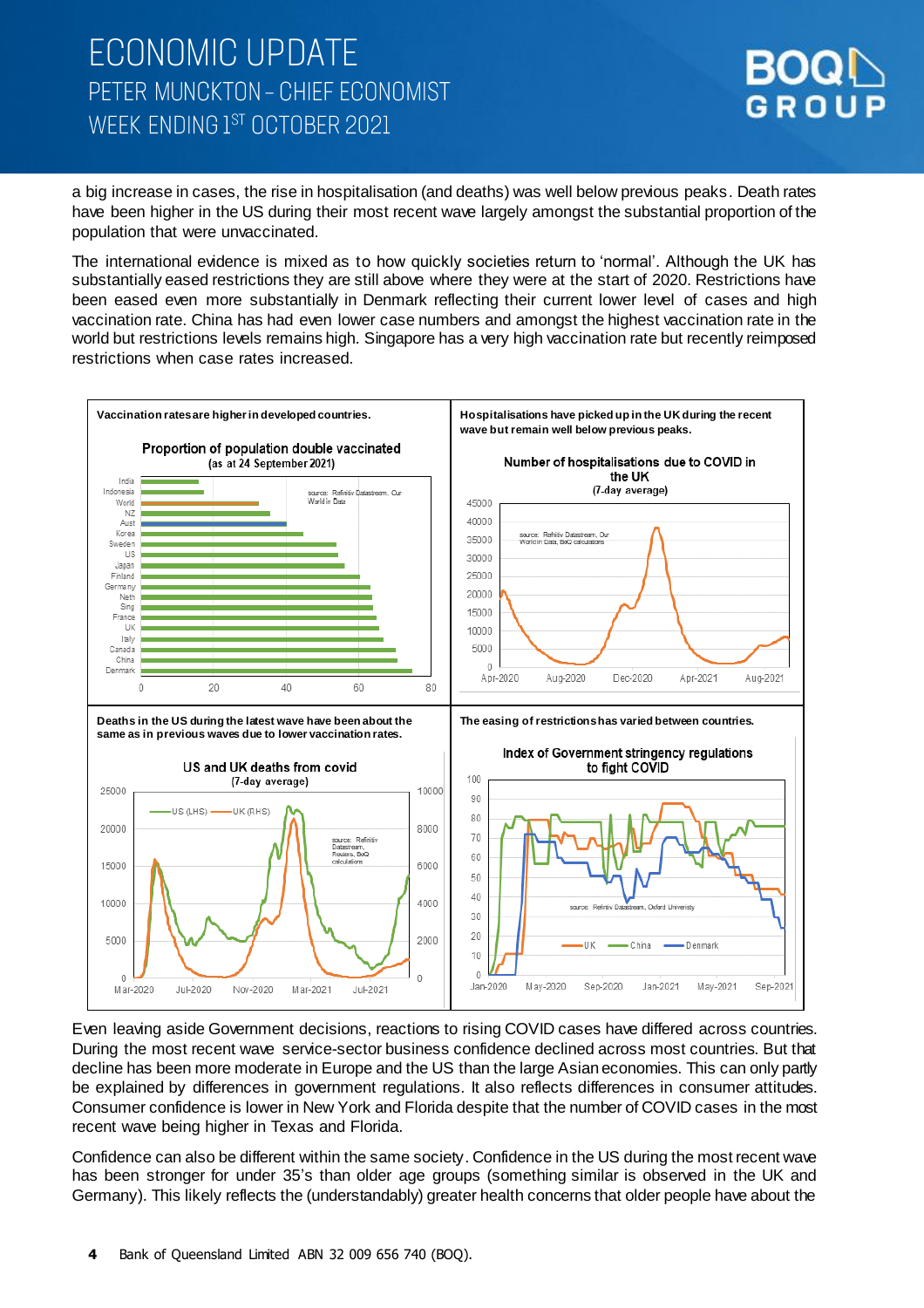# **ECONOMIC UPDATE** PETER MUNCKTON - CHIEF ECONOMIST WEEK ENDING 1ST OCTOBER 2021



virus. To date Australia has had the opposite experience (ie, consumer confidence amongst the under 35's has been weaker). This likely reflects that while the health outcomes in Australia have been good the economic fallout of the lockdowns has hit younger workers harder.



### **What does this mean for Australia?**

In the first instance it come downs to the vaccination rate. Australia looks to be on track for a very high rate. While so far the pace of the vaccine rollout has varied between regions (high in NSW and the ACT, lower in Qld and WA) it looks likely that all state and territories should have an 80%-plus rate by year-end. The international experience though is that once restrictions are eased case numbers rise.

All state governments have indicated that some restrictions will remain in place for some time even when high vaccination rates are achieved. These restrictions may increase if case numbers rise although a return to stringent lockdowns is very unlikely. A determination about when to ease restrictions (notably state borders) is different amongst states and territories. That there are differences between governments should not surprise as that is consistent with the international and historical experience. We probably should also expect differences both between and within states as to how and when people will decide how to live with COVID.